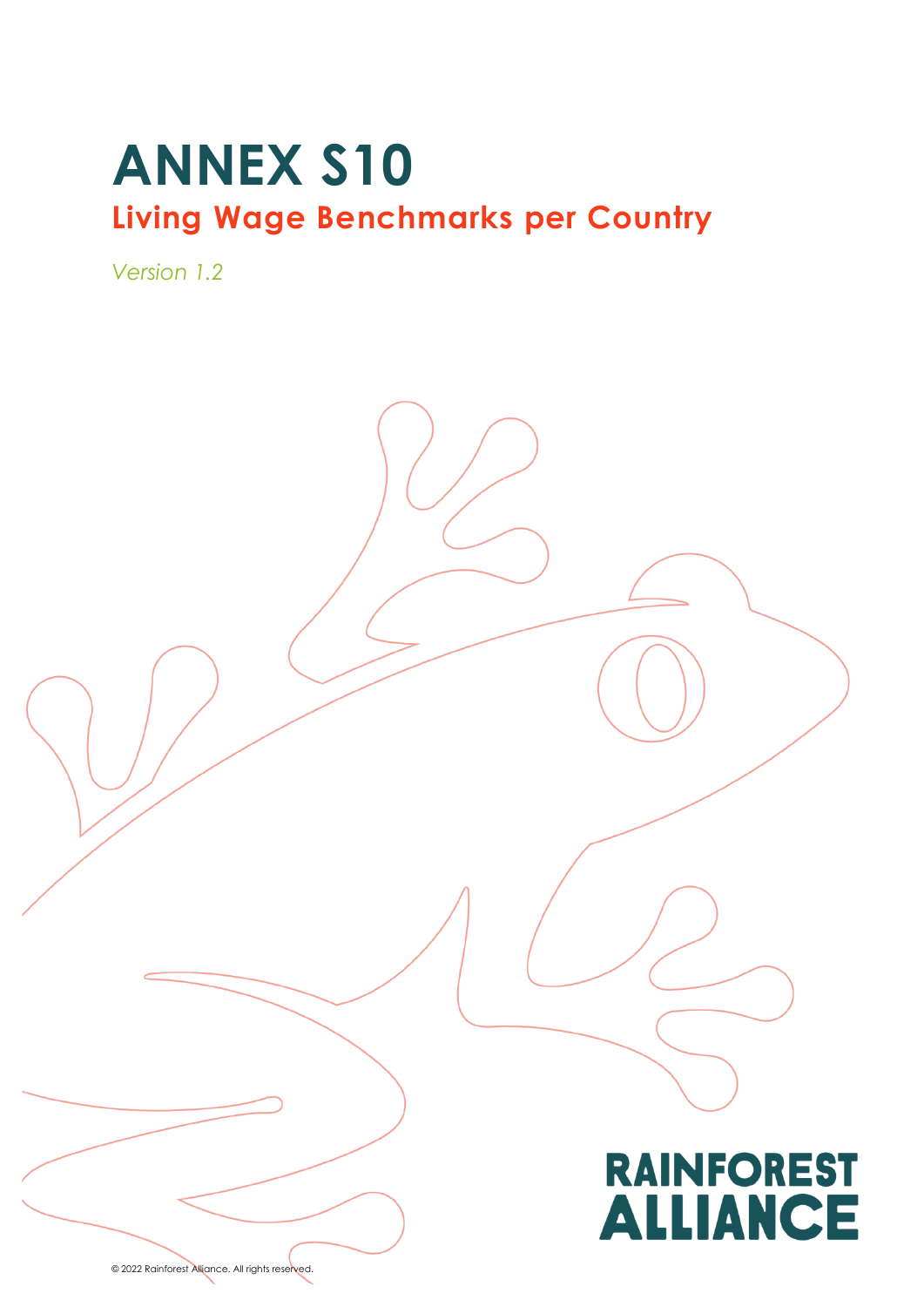

The Rainforest Alliance is creating a more sustainable world by using social and market forces to protect nature and improve the lives of farmers and forest communities.

#### Translation Disclaimer

For any question related to the precise meaning of the information contained in the translation, please refer to the official English version for clarification. Any discrepancies or differences in meaning due to translation are not binding and have no effect for auditing or certification purposes.

#### More information?

For more information about the Rainforest Alliance, visit [www.rainforest-alliance.org](http://www.rainforest-alliance.org/), contact [info@ra.org](mailto:info@ra.org) or contact the Rainforest Alliance Amsterdam Office, De Ruijterkade 6, 1013AA Amsterdam, The Netherlands.

| <b>Document Name:</b>                                                                                               |                    | <b>Document Code:</b>                                                                                                                                              | <b>Version:</b>      |
|---------------------------------------------------------------------------------------------------------------------|--------------------|--------------------------------------------------------------------------------------------------------------------------------------------------------------------|----------------------|
| Annex S10: Living Wage Benchmarks per<br>Country                                                                    |                    | SA-S-SD-11-V1.2                                                                                                                                                    | 1.2                  |
| Date of first<br>publication:                                                                                       | Date of revision:  | Valid From:                                                                                                                                                        | Expires by:          |
| June 30 <sup>th</sup> , , 2020                                                                                      | January 31st, 2022 | January 1st, 2022                                                                                                                                                  | Until further notice |
| Developed by:                                                                                                       |                    | Approved by:                                                                                                                                                       |                      |
| Rainforest Alliance Department Standards Director of Standards and Assurance<br>and Assurance                       |                    |                                                                                                                                                                    |                      |
| Linked to:                                                                                                          |                    |                                                                                                                                                                    |                      |
| <b>Requirements</b><br>SA-S-SD-9 Annex S8: Salary Matrix Tool<br>Living Wage<br><b>Replaces:</b>                    |                    | SA-S-SD-2 Rainforest Alliance 2020 Sustainable Agriculture Standard, Supply Chain<br>\$A-S-SD-10 Annex \$9: Methodology for Measuring Remuneration and Gaps with a |                      |
| \$A-\$-\$D-11-V1.1 Annex 10: Living Wage Benchmarks per Country                                                     |                    |                                                                                                                                                                    |                      |
| Applicable to:                                                                                                      |                    |                                                                                                                                                                    |                      |
| Farm certificate holders                                                                                            |                    |                                                                                                                                                                    |                      |
| Country/Region:                                                                                                     |                    |                                                                                                                                                                    |                      |
| All                                                                                                                 |                    |                                                                                                                                                                    |                      |
| Crop:                                                                                                               |                    | <b>Type of Certification:</b>                                                                                                                                      |                      |
| All crops in the scope of the Rainforest<br>Alliance certification system; please see<br><b>Certification Rules</b> |                    | Farm certificate holders                                                                                                                                           |                      |

Annexes are binding and must be complied with for certification.

*Any use of this content including reproduction, modification, distribution or republication, without the prior written consent of Rainforest Alliance is strictly prohibited*

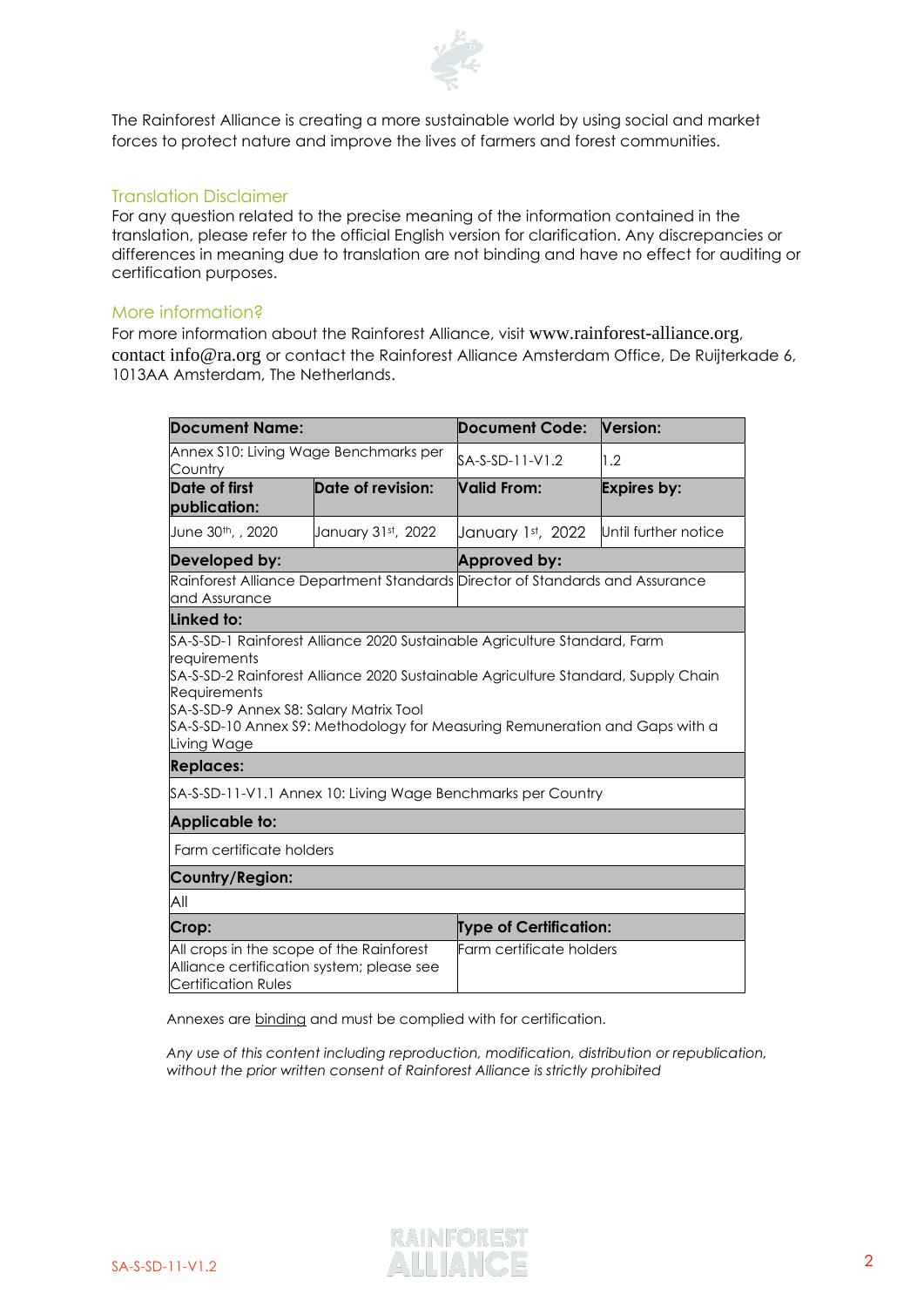

## **KEY CHANGES**

Overview of key adaptations in this document

SA-S-SD-11-V1.2 Annex S10 Living Wage Benchmarks per Country, published January 31st, 2022,

compared to the previous version

SA-S-SD-11-V1.1 Annex S10 Living Wage Benchmarks per Country, published January 31st, 2021

| Page | Change                                                               |
|------|----------------------------------------------------------------------|
| p. 5 | The table with benchmarks is removed from this document and placed   |
|      | online to be more flexible in publishing new and updated benchmarks, |
|      | see link on page 5.                                                  |

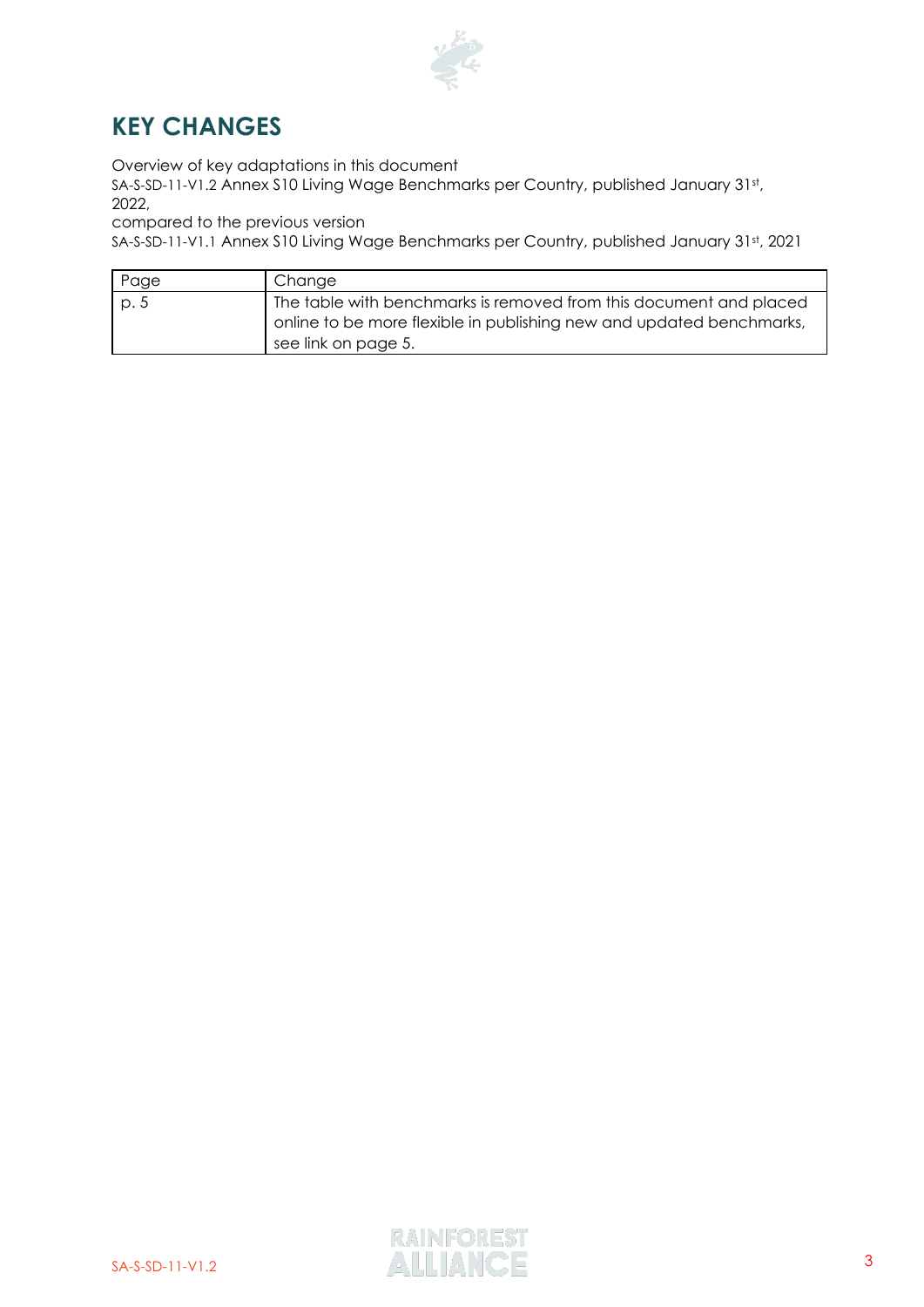

### **OBJECTIVE**

This Annex provides Living Wage benchmarks as approved by the Rainforest Alliance and in accordance with the Global Living Wage Coalition (GLWC).

Management of individually certified farms, large farms that form part of group certification, and group management with paid workers use these Living Wage benchmarks to:

- Assess the total remuneration (wages plus cash and in-kind benefits) for all types of workers yearly against the relevant Living Wage benchmark for their country. (Requirement 5.4.1)
- Determine the gap between the total remuneration of workers and the Living Wage benchmark to develop a wage improvement plan to progress towards the applicable benchmark for any type of worker whose remuneration is below the benchmark. (Requirement 5.4.2)
- Agree on the contribution to the wage improvement plan with any supply chain actor (SCA) who has committed to sharing responsibility to raise wages to the level of a Living Wage or beyond and to report progress. (Requirement 5.4.3)
- Measure progress in total remuneration of workers towards the targets in the wage improvement plan towards the applicable wage benchmark. (Requirement 5.4.4).

*Important to note that the Living Wages requirements (5.4) are not applicable to small farms or small farms that hire workers.*

## **LIVING WAGE BENCHMARK INFORMATION**

Living Wage benchmarks in this Annex apply on a country level. This Annex will be updated on a regular basis, and new Living Wage benchmarks will be added as they become available through the GLWC. For upd*ates on the latest benchmark projects in progress, visit <https://www.globallivingwage.org/>*.

The Living Wage benchmark per country are displayed either:

- 1. **Gross wage in local currency:** These are wages measured before taxes are removed or other statutory payroll deductions (e.g. social security taxes or insurances, contributions to national health systems, pension schemes).
- 2. **Applicable wage:** The applicable wage per month is either the applicable minimum wage or the wage negotiated in a Collective Bargaining Agreement (CBA), whichever is higher. This is in line with Requirements 5.3.3. and 5.3.4, which state that Workers receive at least the applicable minimum wage or the wage negotiated in a Collective Bargaining Agreement (CBA), whichever is higher.

For countries where no Living Wage benchmark is provided, the applicable wage should be used to compare the total remuneration for all types of workers until a benchmark becomes available.

The Living Wage benchmarks are provided in the table below for countries with Rainforest Alliance certified producers.

The Living Wage Benchmarks are provided for each country in local currencies.